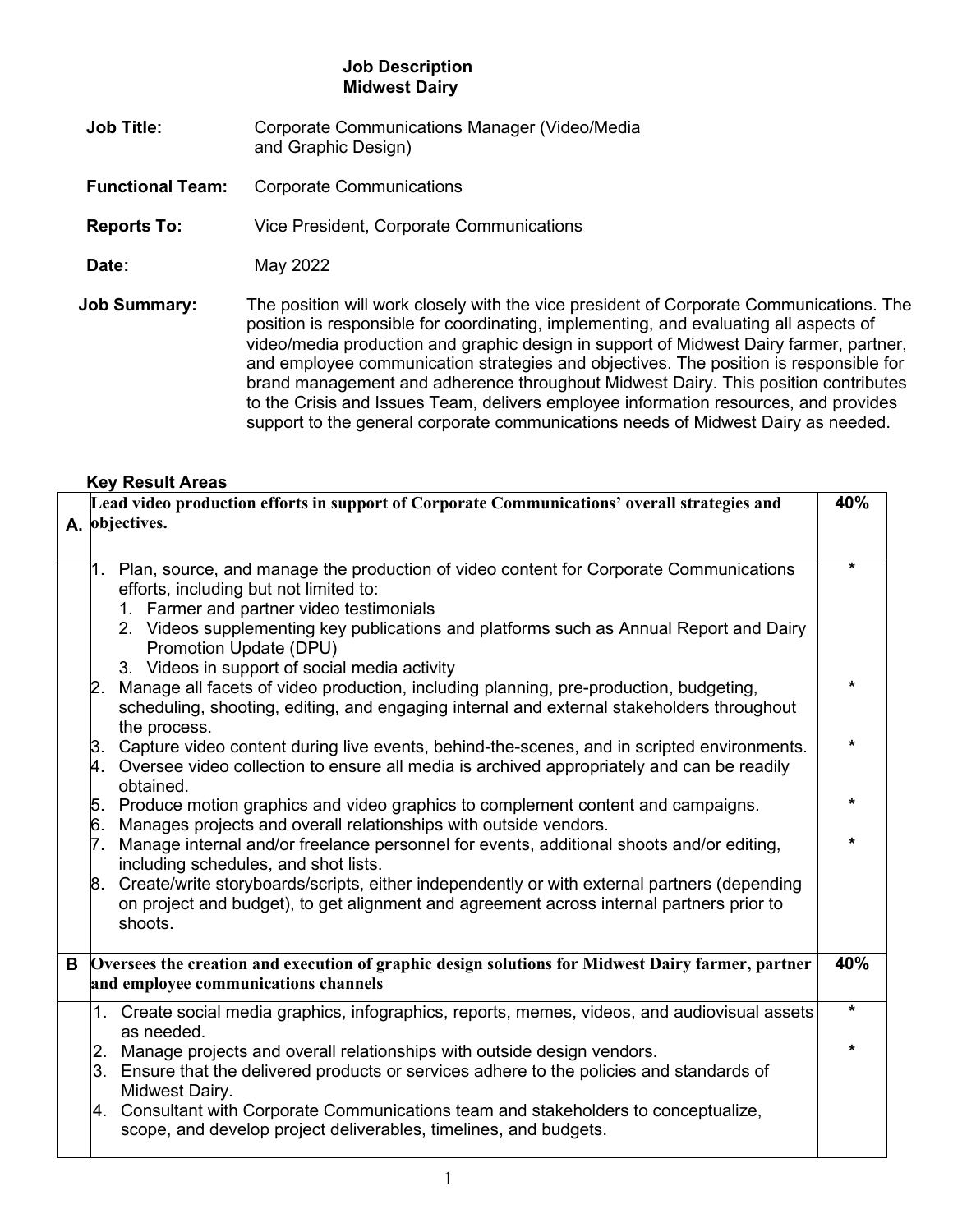| C. | Develops and contributes to a variety of Corporate Communications tools that support overall<br>strategies and objectives, sharing checkoff successes to dairy farmers, industry, partner and<br>employee audiences.                                                                                                                                                                                                                                                                                                                                                                                                                                                                                         | 10% |
|----|--------------------------------------------------------------------------------------------------------------------------------------------------------------------------------------------------------------------------------------------------------------------------------------------------------------------------------------------------------------------------------------------------------------------------------------------------------------------------------------------------------------------------------------------------------------------------------------------------------------------------------------------------------------------------------------------------------------|-----|
|    | 1. Develop content to effectively communicate with dairy farmers and board members about<br>the organization's programming, impacts or effects of initiatives, and relays results of their<br>dairy checkoff investment.<br>Support editorial plan and associated content creation to ensure relevant information and<br>2.<br>resources are included for dairy farmers and partners on the organization's website.<br>Participate in Corporate Communications editorial calendar planning process to coordinate<br>3.<br>digital and social content calendar that aligns with the overall plan.<br>Contributes to the Crises and Issues Management Team's planning and strategic response<br>4.<br>efforts. |     |
| D. | Leads brand management efforts for Midwest Dairy to ensure consistent use of logos, color palette,<br>etc.                                                                                                                                                                                                                                                                                                                                                                                                                                                                                                                                                                                                   | 10% |
|    | 1. Oversee appropriate use of the Midwest Dairy logo and brand standards for all Midwest<br>Dairy branded communication.<br>Curate and maintain Midwest Dairy brand standards.<br>2.<br>Equip employees or partners for proper logo usage and enforce adherence to guidelines.<br>З.                                                                                                                                                                                                                                                                                                                                                                                                                         |     |

\* = Essential Functions are defined as those functions that an individual who holds or desires the position must be able to perform unaided or with reasonable accommodation. Functions may be considered essential if:

1. the position exists for performance of the function

2. a limited number of employees can perform the function, and it, therefore cannot be reassigned; or

3. the function is specialized and requires certain expertise to perform it.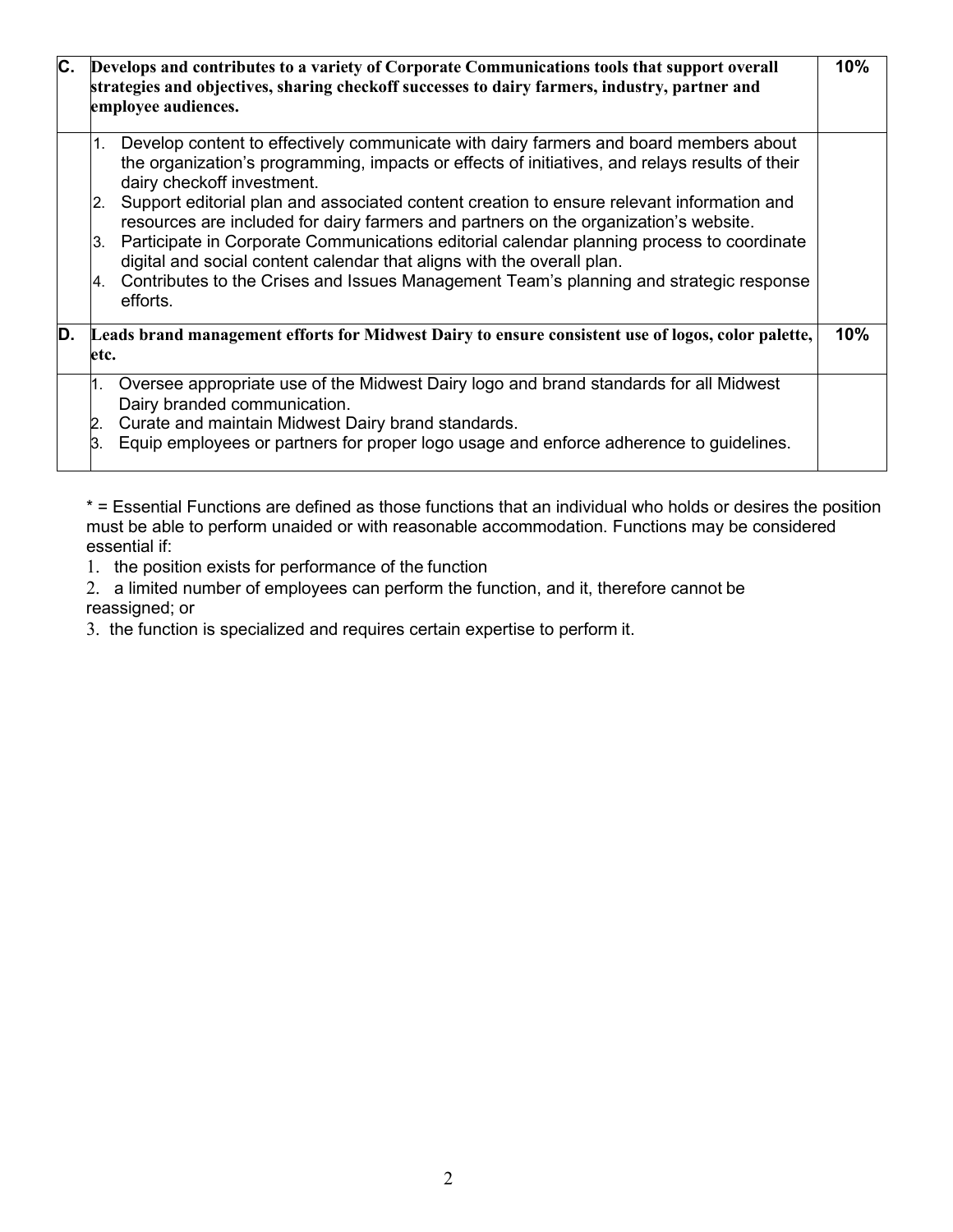## **JOB SPECIFICATIONS**

## **Education and Experience**

List education level or equivalent work experience including fields of study and/or areas of experience.

- Bachelor's degree in video production, film studies, graphic design, communications or other related field, and a minimum of five years professional working experience or with combination of robust undergraduate and/or internship experience.
- Experience working with design and video software, such as Adobe Creative Suite, including InDesign, Illustrator, Premiere Pro, Photoshop, and Acrobat Pro.

**Knowledge, Skills, and Abilities** List requirements that represent the knowledge, skills and abilities required to perform this job. The list is not to be all-inclusive but represents main areas.

*Knowledge:* Learned information or concepts that relate to a specific area or discipline.

- 1. Knowledge of the history, mission, strategic plans, goals and systems of the organization.
- 2. Knowledge of video production and graphic design skills and principles.
- 3. Knowledge of and ability to work with multimedia, visual, digital and traditional media to deliver selected product messages to consumers.
- 4. Knowledge of design techniques, tools and the creative process.

**Skills:** Measurable or observable behavior while performing a cognitive or manual activity.

- 1. Skill of video production and graphic design.
- 2. Skill of organizing, planning and coordinating projects to accomplish them within set deadlines.
- 3. Skill to create video, graphics, infographics, memes, GIFs that visually communicate information.
- 4. Skill in following established brand guidelines to meet audience and Midwest Dairy needs.
- 5. Skill in using video production equipment and software and graphic design software.
- 6. Skill in observing, receiving, and obtaining information from all relevant sources.
- 7. Skill of developing and maintaining relationships with external and internal customers.

*Abilities:* Natural (perhaps innate) talents or gained capabilities.

- 1. Ability to present both self and ideas, orally, graphically and in writing, using knowledge and the perspective of the audience so that the information is understandable and accepted as credible.
- 2. Ability to deliver high-quality products on time and within budget.
- 3. Ability to identify best practices for video production/visual communication and evolve operations as necessary.
- 4. Ability to develop creative thoughts, tactics, and communications programs.
- 5. Ability to work cooperatively and collaboratively with a team of individuals to make the work of the group successful and effective.
- 6. Ability to coordinate multiple tasks, prioritize and schedule duties independently to meet the goals.
- 7. Ability to stay up to date on communications, video production, graphic design and technology, and in applying new knowledge to the job.
- 8. Ability to educate and impart knowledge about the benefits and value of dairy